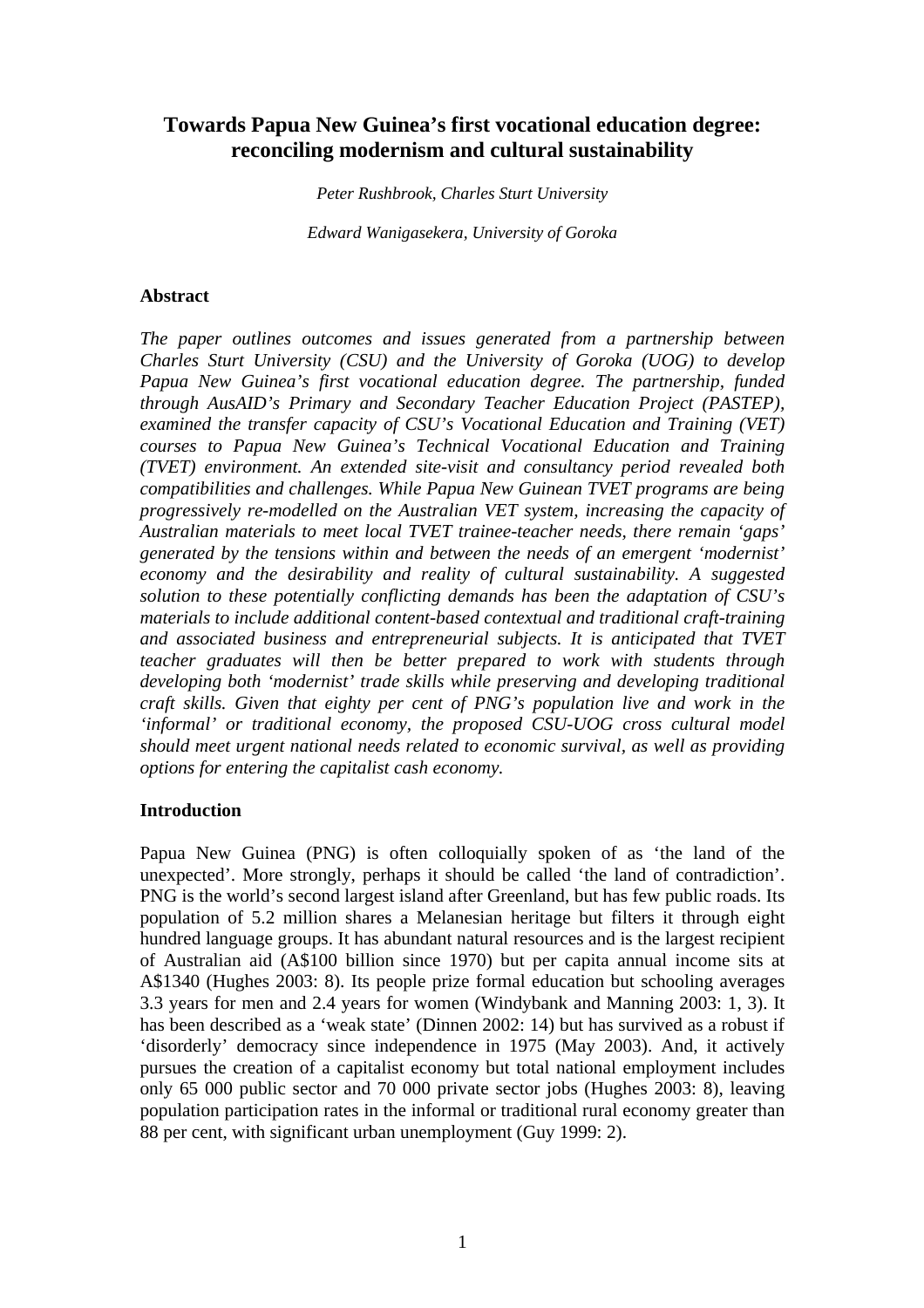This quixotic Pacific Island Nation (PIN) (Thaman 2002: 135), it appears, sits uneasily between two distinct discourses, one of future possibilities, the other of valued realities. The former may be framed as the discourse of 'modernism', the latter the discourse of 'cultural sustainability'. Both discourses are 'owned' by vested interests, each seeking advantage over the other in contested arenas, including education. Within PNG vocational education provision choices exist between education and training for an imagined PIN post-colonial capitalism and education and training for a burgeoning and currently self-sustaining traditional economy. Both must be considered in the construction of vocational teacher education programs, and within school-based vocational curricula.

The paper is divided into four sections. First, the authors contextually map the discourses of modernism and cultural sustainability. Second, an outline is given of the development of PNG education, with emphasis on the confused state of vocational education. The third section considers a partnership between Charles Sturt University (CSU) and the University of Goroka (UOG) to enhance UOG's existing program of vocational teacher education training through the provision of a Bachelor of Education (Technical Vocational Education and Training), or BEd(TVET). Fourth and finally, the authors discuss implications for the completion and delivery of the BEd(TVET) through the outlined discursive lenses.

### **Modernism**

The discourse of modernism assumes two forms, one weak and a post-colonial legacy (Rushbrook 1974), the other more emergent and strident, driven by the forces of global neo-liberalism. In 1974, prior to independence, the then PNG Minister for Finance, Julius Chan, published his 'Eight Point Plan' for PNG's post-colonial economic development (Chan 1974). The Plan incorporated the principles of selfreliance, rural improvement, reduction of inequalities, and decentralisation. Selfreliance meant the control of foreign investment through policies of localised employment and industrial development, increased contributions to government revenue and considerations of environmental impact. Large-scale mining projects such as Bougainville were regarded as the balancing adequate returns for investment with national income. Such income growth, it was argued, would lead to the reduction of reliance on foreign aid. Rural improvement and reduction of inequalities went hand-in-hand as a strategy to build agricultural development, village industries and associated rural infrastructure through increased expenditure by local government. This would be balanced with policies of wage restraint in urban awards, leading to even national development. Environmental considerations would need to be factored at all levels of proposed national development, and in particular with the unrolling of mining projects (Threadgold 1975).

Chan's Plan was expressed in the language of orthodox post-colonial development theory, best represented in the work of WW Rostow who wrote of 'progress' from 'traditional society' through 'the pre-conditions for take-off', 'the drive to maturity', and 'the transformation of…traditional society such that it can exploit the fruits of modern science…and…enjoy the blessings and choices opened up by the march of compound interest' (in Barnes 1972: 6-7). More than two decades after Chan's speech, the principles outlined remained as challenges. For example, in May 1997 a review of Australian Aid (Ausaid), the Australian government's primary international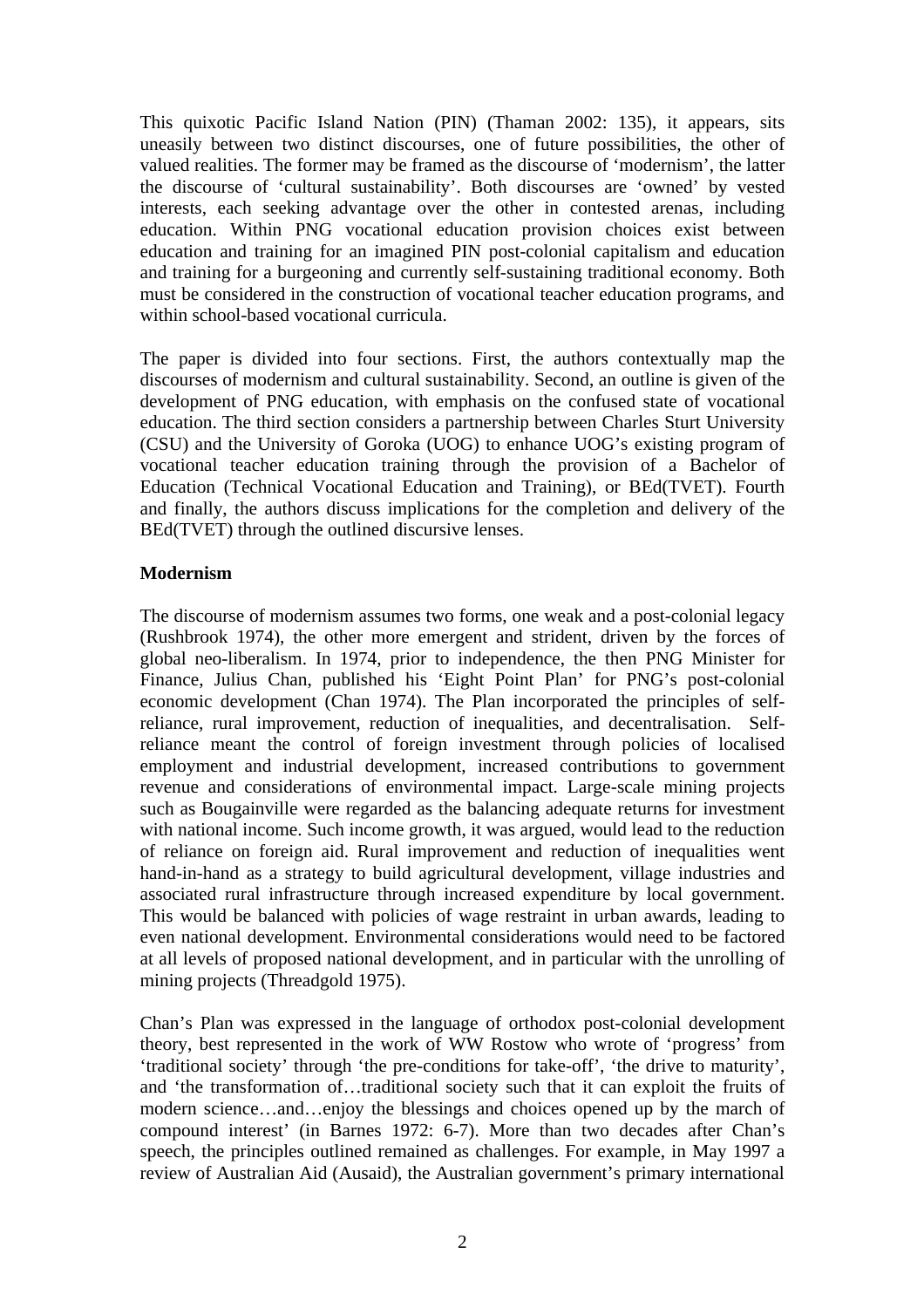aid vehicle, suggested the agency's primary goal of 'poverty reduction through sustainable development' should be directed to where its potential for success is greatest: 'health, education, infrastructure, rural development and, latterly, governance' (Mullen 1999: 31, 35). Several years later, a stronger model for PIN capitalist transformation was put forward to address these issues, to cries of national pain.

During May 2003 the *Papua New Guinea Post-Courier* blazed with rumours that Australian 'donor' aid, which currently underwrites PNG's economy, was under threat. The rumours were fuelled by coverage of a report published through the Centre for Independent Studies, an Australian conservative think tank. The report's author, Helen Hughes, claimed that 'the failure of the Pacific economies to grow and develop has prevented the transition from traditional self-sufficient agriculture to modern wellbeing', a consequence of which was the creation of a PIN 'arc of instability' (Hughes 2003: 21). Hughes's solutions to the 'problem' of PIN modernisation are radical, including the withdrawal of foreign aid (citing the success of Asian nations after aid was removed), the privatisation of traditional land (stating that no country has ever developed on the basis of communal land ownership), the creation of a culture of competitive individualism (clan loyalty, or the *wantok* – 'one talk'- system, is regarded as 'inappropriate for a high income modern society'), and the reduction of endemic government corruption through the development of a stronger private sector. Further neo-liberal solutions are also suggested through challenging the '1950s' PIN welfarist concepts of publicly owned infrastructure, agricultural protection and an 'inappropriate industrial relations' system (Hughes 2003: 10-14). Hughes's work drew from an earlier report by Windybank and Manning (2003) who similarly concluded that the 'Advocates of a "Melanesian way" try to have it both ways, telling citizens that they can "go back to the land" and enjoy the material benefits of modern statehood when present trends suggest that rather than having both they may risk having neither' (Windybank and Manning 2003: 13).

The PNG modernist project, then, consists of a well recognised and practised set of assumptions and policies that underwrite post-colonial development, but given its perceived lack of success may increasingly be contested by its more 'strident' neoliberal counterpart.

#### **Cultural sustainability**

The discourse of cultural sustainability directly challenges modernism in both its weak and strident forms. Jucker (2002) argues that 'sustainability' as a global ecological responsibility must address the four 'unsustainable core characteristics of our times' if it is to succeed as a modernist alternative. First, *'eco-illiteracy'* or poor public perceptions of sustainability and its practice beyond lip-service must be overcome through expansive public education programs. Second, there is need for protracted public engagement with the *'unsustainable "metanarratives"'* that promote, among other things, unlimited global economic growth, a linear model of material and scientific-technological progress, and, echoing Rostow, 'Western' development as the desirable future for 'undeveloped' nations (four more planet earths would be required to meet this claim). Third, twenty years of 'neo-liberal dogmatism' and its effects on national and regional *'loss of freedom'* or political autonomy, particularly through the hegemonic effects of transnational corporations,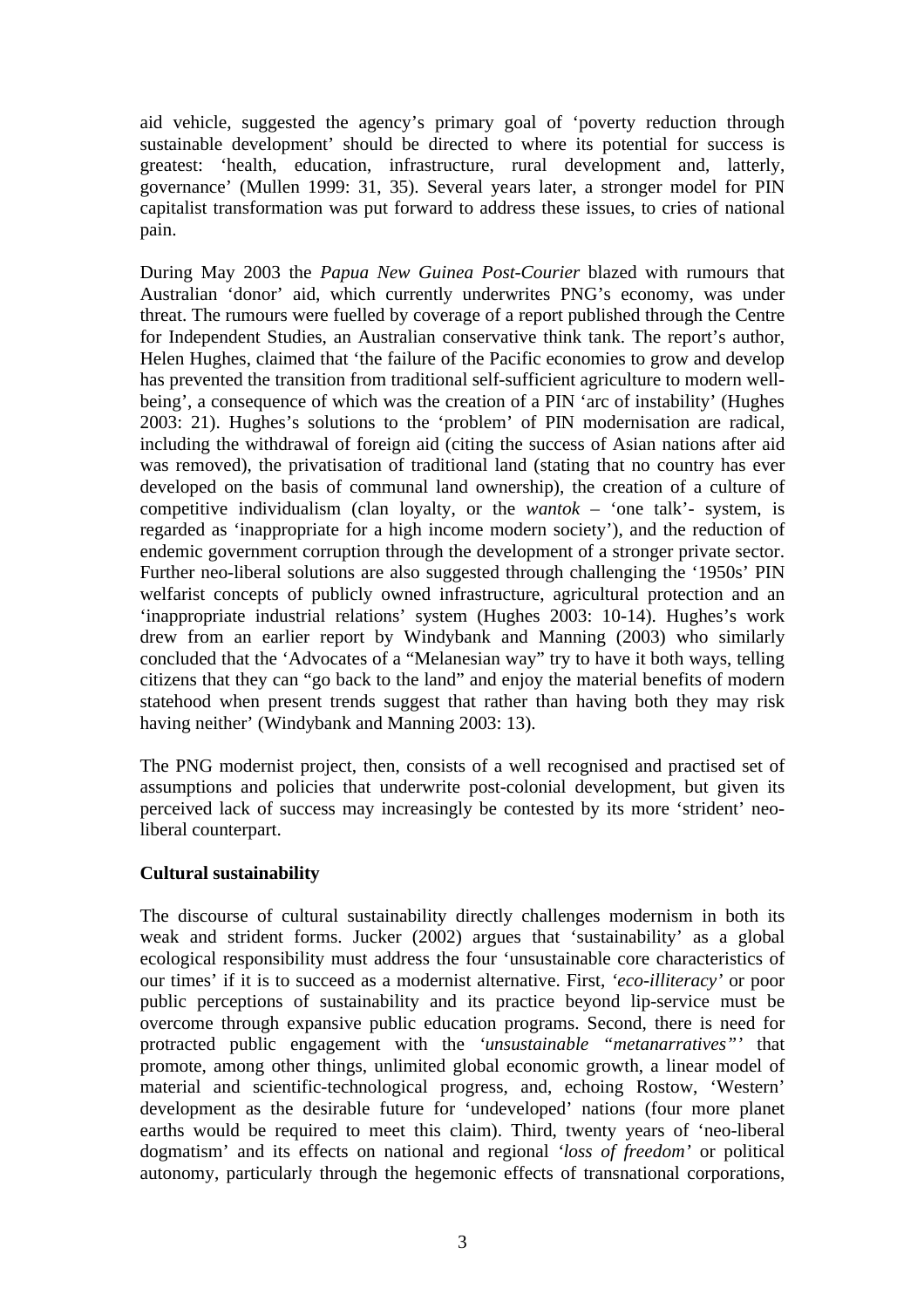must be brought to public consciousness and reassessed. Fourth, greater public awareness must also be created of the reality of global *'ecological degradation'*, a debate manifested in many forums, and in particular through the issue of global warming (Jucker 2002: 11-12).

Perhaps the greatest advocate for PIN cultural sustainability is Konai H Thaman (2002), of Fiji's University of the South Pacific. Thaman regionalises and contextualises many of the 'unsustainable core characteristics' outlined by Jucker. Sharing Jucker's commitment to the Earth Charter to work towards a shared conservation ethos as a primary aim of sustainable development, she reads cultural heritage as consonant with natural heritage, given their melding within Oceanic world views (p. 133). Her definition of 'sustainable development' is simple: 'moving towards something that is going to be reproducible in the long term, not just for a few moments' (p. 134). Such development she continues, must include PIN cultural values of 'trust, reciprocity, creativity, restraint, compassion and their interdependence (p.135). Again echoing Jucker, she posits that the advocacy of PIN culture challenges Western assumptions of material progress, privatisation, globalisation, the inviolability of science, and the 'transfer' value of its education models (pp. 136-8). In arguing for a 'move to reclaim indigenous knowledge systems' as integral to PIN sustainable development efforts she concludes that to 'see development in our region only through the eyes of Western rationalism and corporate culture is to do a grave injustice to our ancestors and our cultures, not to mention that it is anti-educational and misses the whole point of development altogether' (p. 140).

Hughes's and Windybank and Manning's expression of strident modernism on the one hand, and Jucker's and Thaman's of environmental and cultural sustainability on the other, appear to offer an 'either/or' choice for PNG's future. The reality and messiness of lifeworld practice, however, suggests the co-existence of both discourses as tensions within daily activity, with an attempt at accommodation, in spite of evident contradictions. Nowhere is this more evident than in PNG's education system (Demerath 2003), and in particular within its vocational education sector.

#### **Educational context**

PNG prepared for independence in 1975 on the crest of its underwriter's flirtations with human capital theory as an 'answer' to increasing national productivity through education and skills training. While Australia's Kangan and Cochrane reports (Rushbrook 1995: 242-293) were formulating their versions of profit through skilling, Australian and PNG bureaucrats had already concluded the way ahead for PNG was to offer an education system that 'should supply manpower at appropriate levels of general education and in sufficient numbers to meet the requirements of training institutions and employers in both the public and private sectors' (*The Development Programme Reviewed* 1971: 83). The *Programme* concluded that however difficult, policies including the 'mobilisation of human resources…are by far the most important instrument of all forms of development' (p. 70). Critics of the period claimed that in the absence of an adequate transition period to 'modernist industrial development' Western values were incorporated into indigenous cultures and were sometimes re-presented as 'cargo cults' that dissociated the means for acquiring Western wealth from their symbolic representation, leading to counterproductive conflations of indigenous and Western values (Sharp 1972: 62-63). The modernist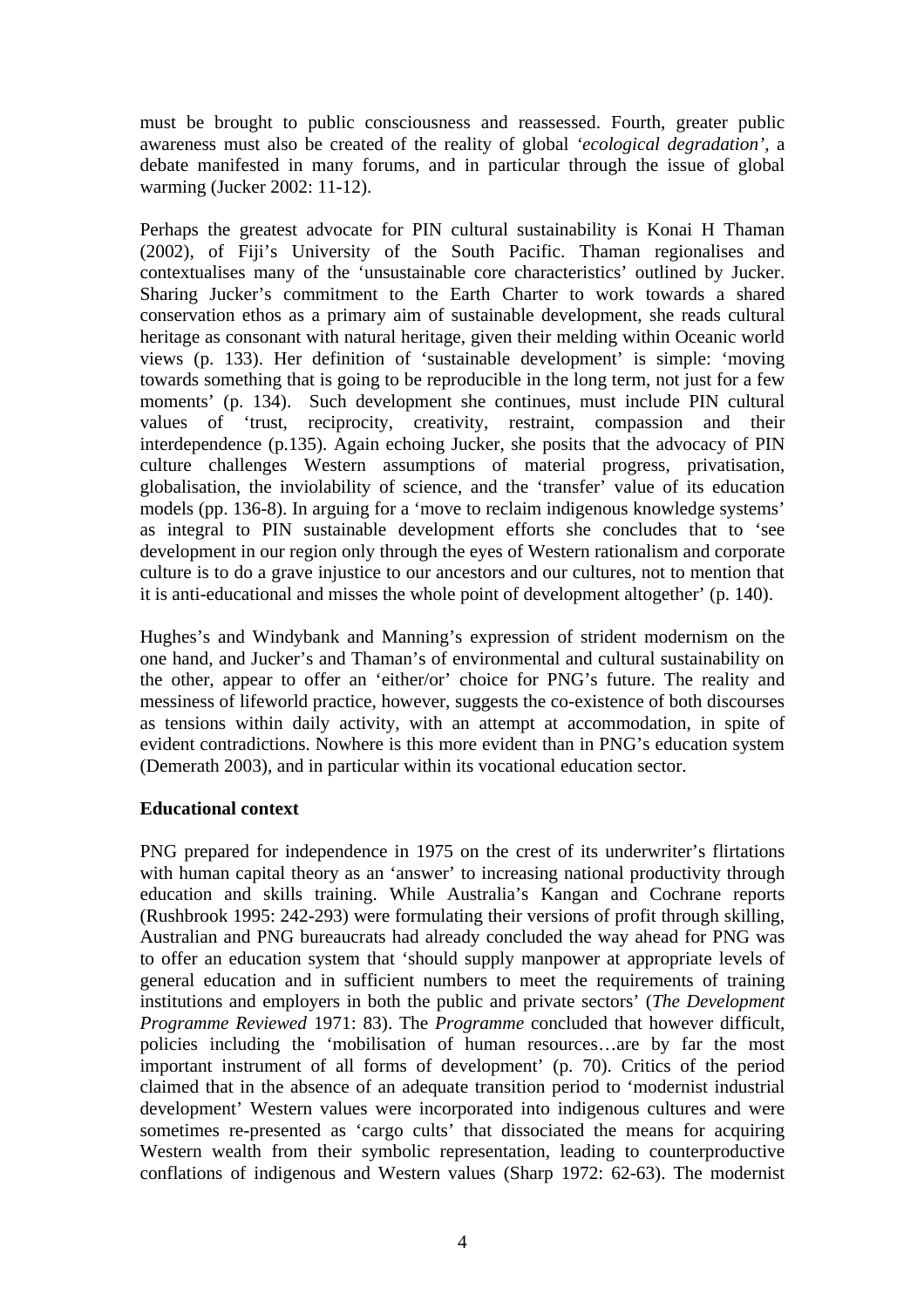education system provided fertile ground for such conflation: it was seen as a 'magical way of acquiring cargo' (Botsman 1976: 137; Swatridge 1985).

Over the next twenty-five years the independent government of PNG produced more than twenty reports that wrestled with the dilemmas posed by modernism and cultural sustainability. Perhaps none was more influential than the Matane Report (1986). Reflecting an approach that eschewed the elitist model of its former colonial masters, Matane promoted the 'ultimate goal' of a PNG philosophy of education as providing the right 'for every person to receive an education which results in integral human development' (Matane 1986: 6). In keeping with the National Constitution, the Report also promoted 'equality and participation, national sovereignty and self reliance, natural resources and environment and Papua New Guinea ways' (Matane 1986: 7). Primary education for all and 'vernacular' teaching in the first years of schooling were further emphasised, building on the work of the 1974 Tololo Committee (*The state of education in Papua New Guinea* 2002: 2).

PNG's post-independence pre-occupation with universal basic education (O'Donoghue 1995) marginalised the development of vocational education, which remained (and remains) haphazard. Work-related skilling, though present in the primary sector, is concentrated mainly within the small secondary sector (including several purpose-built technical colleges) and the country's 115 post-Year 6 vocational centres (Guy 1998; Guy 1999; *The state of education in Papua New Guinea* 2002: 92- 101) which cater to the needs of 14 000 students (*The state of education in Papua New Guinea* 2002: 93). Given low apprenticeship participation rates, with employers preferring in-house training, most vocational preparation occurs within vocational centres (Guy 1998: 116). The centres developed from pre-colonial junior technical colleges, receiving their current title in 1968. Poorly resourced, they have variously been part of PNG's national education department and local, or provincial, governments. They are considered sites of 'last chance' education for underachieving post-primary and lower secondary students, preparing them for semi-skilled urban and village-based occupations (Guy 1998: 119), though over the years a range of reports have vacillated between their urban and rural functions. Guy succinctly summarises their evolved and confused function, reflecting a range of modernist and cultural sustainability experiments:

Vocational centres were initially established to 'train for jobs', then to train for 'back to the village' then to train for both; they were first part of the formal education system then included under non-formal education only to return to the formal system. Vocational centres have, from time to time, been committed to adult education, extension programs, the development of workshops, the provision of short courses, village-based training for adults in the centres or in village communities, and the provision of formal and informal skills training for grade 6 school leavers (Guy 1998: 119).

Reform over the past five years is attempting to rationalise PNG education and training. The P-Y6 (primary), Y7-Y10 and Y11-Y12 (secondary) school model is being replaced with a P-Y2, Y3-Y8, Y9-Y12 model that hopes to avoid previous selection 'bottlenecks' at the conclusion of primary schooling (*The state of education in Papua New Guinea* 2002: 26). Vocational centres will become post-Y8 institutions and post-Y10 vocational colleges (for example, the Goroka Business College) will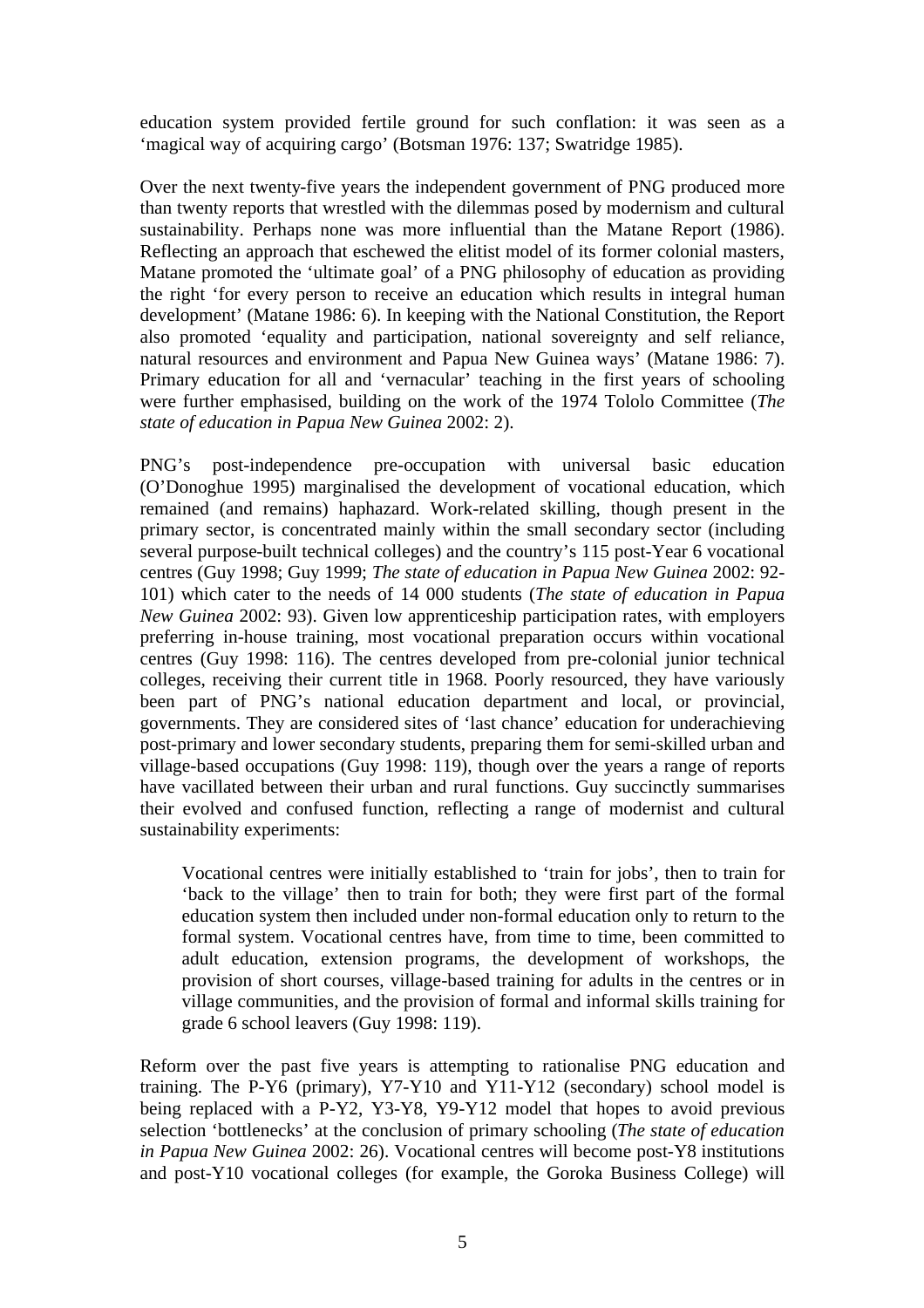become post-Y12. Vocational education is now managed within the national Technical Vocational Education and Training Division (TVET - established in 1999). A TVET *National Skills Plan* is progressively introducing Competency Based Training (CBT) trade and business programs modelled on the Australian Vocational Education and Training (VET) system (*The state of education in Papua New Guinea* 2002: 92-94). All schooling, however, remains non-compulsory and fee-paying.

### **The Bachelor of Education (Technical Vocational Education and Training)**

The reform program (known as the Education Reform Agenda) has generated challenges within PNG teacher education. This is particularly manifested in a need for professional development upgrade programs to match the planned increase in primary, secondary and vocational student participation rates, increased upper level secondary enrolments, and higher entry level requirements for vocational centres and vocational colleges (*The state of education in Papua New Guinea* 2002). A PNG government and Ausaid response has been the Primary and Secondary Teacher Education Project (PASTEP). PASTEP is managed through a consortium consisting of a consulting company, GRM International, and a range of education organisations: Charles Sturt University (CSU), the NSW Department of Education and Training, Queensland University of Technology, and Education Queensland. A significant component of PASTEP is a staff 'twinning' arrangement permitting interorganisational exchanges (Bablis, Mileng and Reeves 2003). One such exchange enabling the examination of cross-country vocational education teacher provision, with possible PNG applications, has been between Charles Sturt University, arguably Australia's largest provider of VET teacher education programs (*Charles Sturt University Undergraduate Handbook 2003*: 309-313), and the University of Goroka (UOG), PNG's only public provider of secondary and vocational teacher education programs (Guthrie 2001).

The development and implementation of an upgrading four-year secondary vocational teacher education degree is currently expertly managed within UOG's Home Economics and Design & Technology Department (HED&TD). The existing undergraduate diploma and proposed pre-service degree programs include curricula that balance modern and traditional practical skills (for example, nutrition and family and community studies, and wood, metal, welding and handicraft practice) as well as provide students with an appropriate range of school and classroom management skills (University of Goroka HED&TD course documents 2003). HEDT&D provision for upgrading vocational centre teacher education is less developed, however, due to a perennial lack of staffing and resources.

*The State of education in Papua New Guinea* report (2002) mentions the 'severe problems in attracting, and then retaining, suitably qualified Papua New Guinean staff to serve as lecturers in Technical and Business Colleges' (p. 99). Within the less prestigious vocational centres there are equivalent problems. Teaching staff generally have a trade or semi-skilled background with a primary or lower secondary education. UOG currently offers a 'sub-graduate' Diploma in Teaching (Technical/Business Studies Education), or DipTeach(T/BSE) as an entry-level teaching qualification (Guthrie 2001: 3; *The State of education in Papua New Guinea*: 99-101). Students generally are 'mature-age' adult learners. In the late 1990s only eight students a year were graduating when fifteen were needed. *The State of education in Papua New*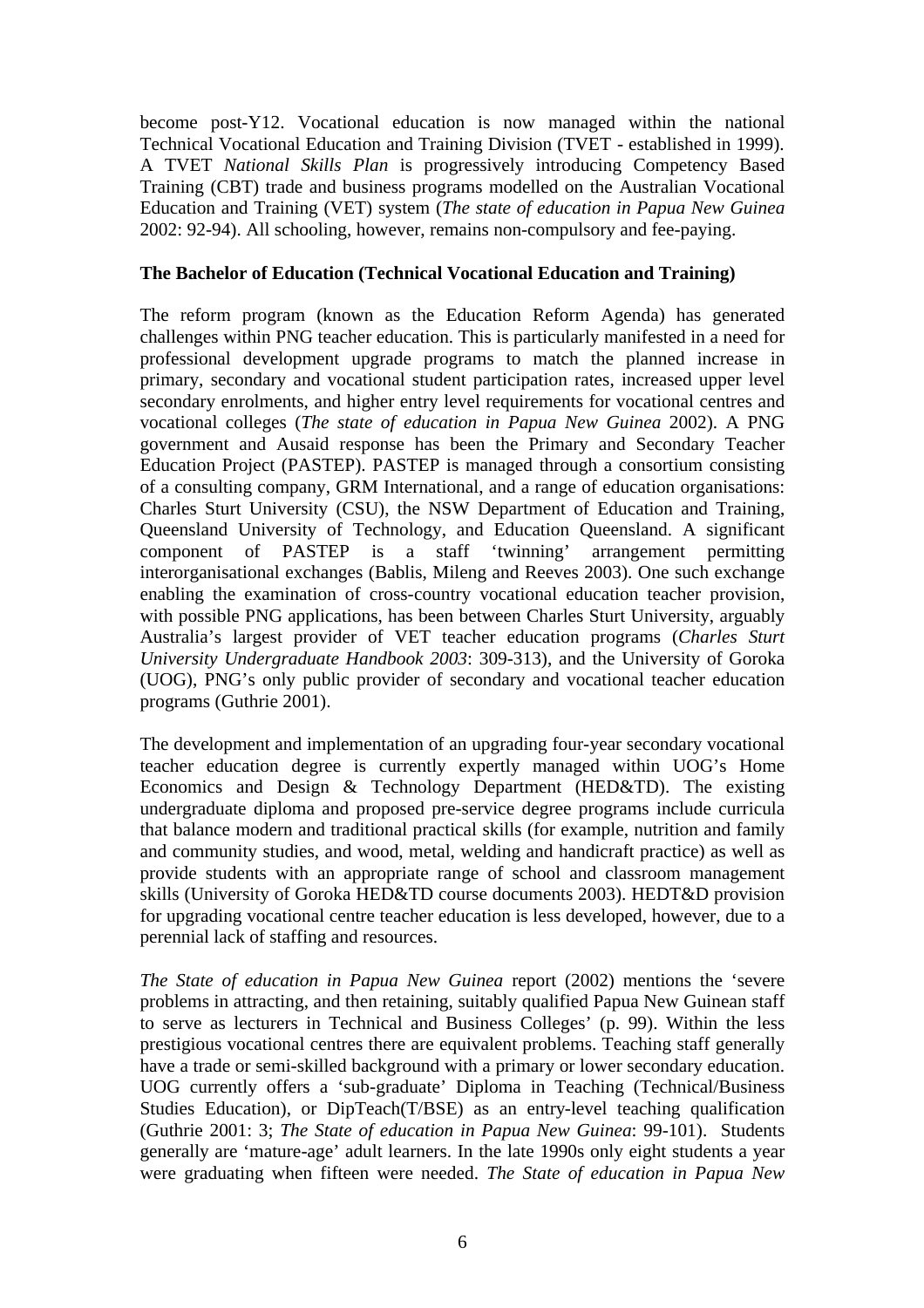*Guinea* report believed 'The problems faced at the University included the lack of qualified lecturers and outdated curricula' (p. 101). The changing of vocational centre student entry requirements to post Y8 and possibly Y10 suggests a reconsideration of the teaching diploma and its inclusion within a four-year 'upgrade' degree, bringing vocational centre teacher education in line with other UOG programs. The program would also have further applicability to vocational college teacher upgrade and preparation.

The upgrade proposal incorporates the principle of 'contextual sensitivity', taking into account an observation drawn from the study of comparative education that

Too often we have evidence of unsuccessful efforts to transfer fashionable Western theory, policy and practice through the work of international development agencies and consultancies…This is not to imply that we cannot learn from the experience of others, but it is to reaffirm our knowledge of the subtleties involved, and of the importance of contextual sensitivity in the process (Crossley 2000: 324).

Perhaps contextual sensitivity is nowhere more evident than in modernist Western approaches to classroom preparation and delivery. Methods involving student-centred, small group and resource intensive classes managed by a learning facilitator, for example, are generally economically, and occasionally culturally, difficult to transfer to the PNG environment. Realistic alternatives are 'formalist' or traditional teachercentred environments where investment in teacher skills alone provides a better return for the limited resources available (O'Donoghue, 1995: 84). This debate, however, remains contentious, with some researchers arguing that formalism may lead to 'a technical, rationalist, mechanistic view of teaching that does not augur fair for reform', particularly in the light of Matane's inclusive philosophy (Zeegers 2000: 150).

The proposed Bachelor of Education (Technical Vocational Education and Training), or BEd(TVET) builds on the DipTeach(T/BSE) through incorporating elements of CSU's distance education Bachelor of Vocational Education and Training (Stream 3), or BVET(Stream 3), a trade-entry stream (*CSU Undergraduate Handbook 2003*: 310). Additional, locally developed content-based subjects have been included to 'roundout' students' existing skill and knowledge base, both modernist and traditional. These include computer and business skills. CSU subjects will be modified according to the principles of contextual sensitivity, although many of the incorporated 'modernist' curriculum technologies (for example, CBT) are transferable because of their increasing currency in the PNG training environment. Discussions with informal focus groups consisting of the 2003 DipTeach(T/BSE) class, staff from the Goroka Business College, members of UOG's HED&TD, and in-country CSU colleagues gave the proposal an informed shape. Continued discussions will refine the final program. The proposal has passed through UOG's Faculty of Science Board and is expected to receive Academic Senate approval for implementation from mid-2004. Figure 1 outlines the program and its relationship with CSU's VET program. Figure 2 details the proposed course subjects (Wanigasekera 2003).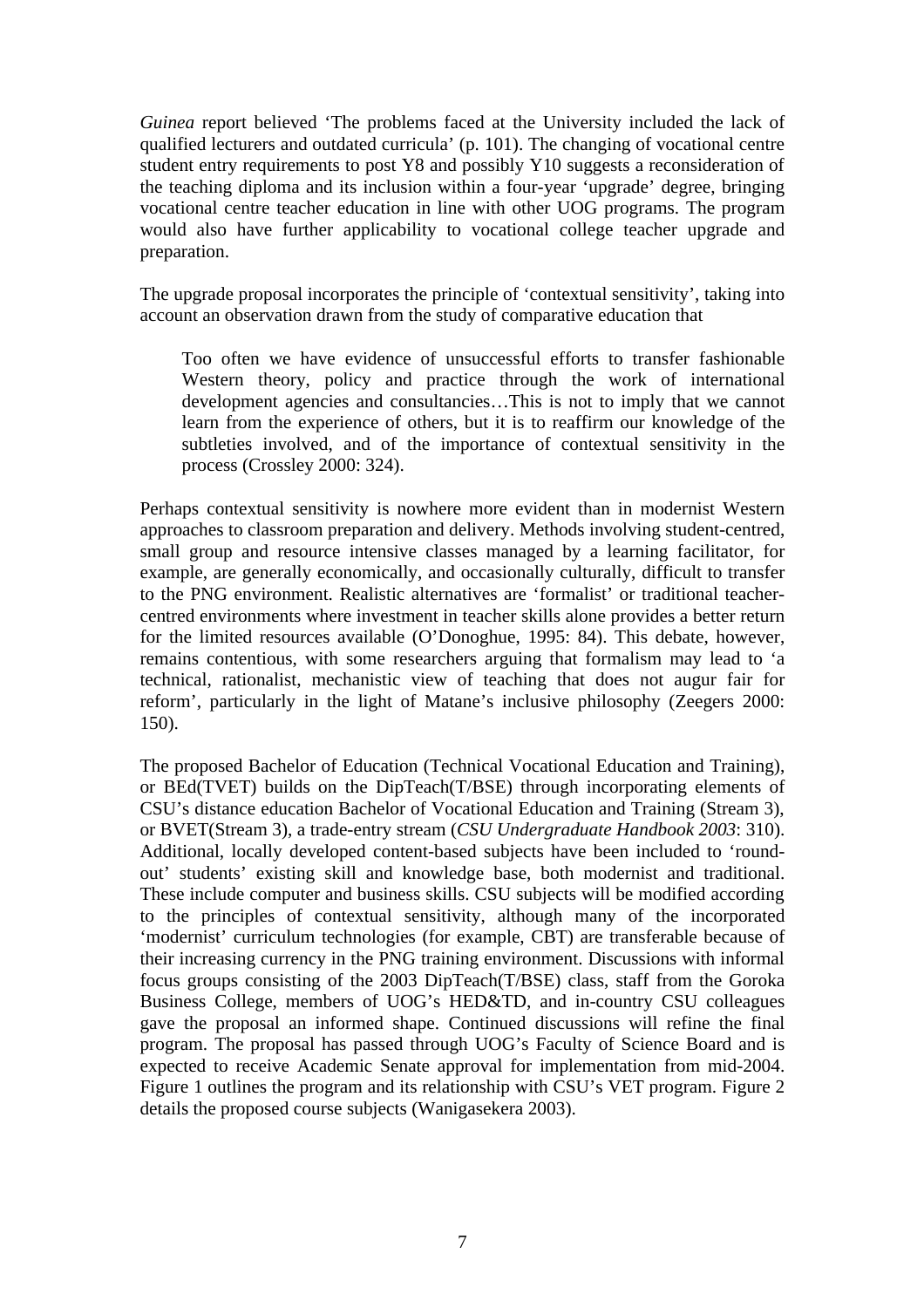## **Figure 1: Schematic representation of UOG TVET and CSU VET programs**

| Level          | <b>University of Goroka: BEd(TVET)</b> | <b>Charles Sturt University: BVET(Str.3)</b>   |
|----------------|----------------------------------------|------------------------------------------------|
|                | equivalent<br>Trade studies or         | Trade entry or equivalent (eight units credit) |
|                | (including traditional crafts from the |                                                |
|                | informal economy)                      |                                                |
| $\mathbf{2}$   | DipTeach(T/BSE)                        |                                                |
| $\overline{3}$ | BEd(TVET):                             | Eight units distance education                 |
|                | Six units distance education, with a   |                                                |
|                | two week on-campus Lahara              |                                                |
|                | (summer) program                       |                                                |
| 4              | BEd(TVET):                             | Eight units distance education                 |
|                | Six units distance education, with a   |                                                |
|                | two week on-campus Lahara              |                                                |
|                | (summer) program                       |                                                |

## **Figure 2: BEd (TVET) program detail (\* = CSU-derived subjects)**

| LEVEL 1            |                                                                                 | <b>ENTRY REQUIREMENTS (trade and content studies)</b>        |                 |             |                                          |                 |  |  |
|--------------------|---------------------------------------------------------------------------------|--------------------------------------------------------------|-----------------|-------------|------------------------------------------|-----------------|--|--|
| LEVEL <sub>2</sub> | DIPLOMA IN TEACHING (TECHNICAL / BUSINESS STUDIES EDUCATION)                    |                                                              |                 |             |                                          |                 |  |  |
|                    | (professional studies at the University of Goroka)                              |                                                              |                 |             |                                          |                 |  |  |
|                    | <b>Unit</b>                                                                     | <b>Semester 1 - Course</b>                                   | <b>Credit</b>   | <b>Unit</b> | <b>Semester 2 - Course</b>               | <b>Credit</b>   |  |  |
|                    | <b>No</b>                                                                       | Unit                                                         | <b>Points</b>   | <b>No</b>   | Unit                                     | <b>Points</b>   |  |  |
|                    | <b>HLAN</b>                                                                     | <b>English for Vocational</b>                                | 03              | <b>SMAC</b> | <b>Information Technology</b>            | 1.5             |  |  |
|                    | 114                                                                             | Purposes                                                     |                 | 001         |                                          |                 |  |  |
|                    | <b>EPG</b>                                                                      | Introduction to Education                                    | 03              | <b>ETE</b>  | Educational Technology                   | 1.5             |  |  |
|                    | 210                                                                             | Psychology                                                   |                 | 001         |                                          |                 |  |  |
|                    | <b>ETE</b>                                                                      | <b>Basic Teaching Skills and</b>                             | 03              | <b>EPG</b>  | Introduction to Guidance                 |                 |  |  |
|                    | 120                                                                             | Methods                                                      |                 | 311         | and Counselling                          | 03              |  |  |
|                    | ETE                                                                             | Microteaching                                                | $\overline{03}$ | <b>ETE</b>  | Teaching Practice*                       | $\overline{06}$ |  |  |
|                    | 491                                                                             |                                                              |                 | 492         |                                          |                 |  |  |
|                    | <b>STVE</b>                                                                     | <b>History and Development</b>                               | 03              | <b>STVE</b> | Philosophy of Technical                  | $\overline{03}$ |  |  |
|                    | 211                                                                             | of TVET in PNG                                               |                 | 224         | and Vocational Education                 |                 |  |  |
|                    | <b>STVE</b>                                                                     | <b>Curriculum Development</b>                                | $\overline{03}$ | <b>STVE</b> | Special Methods of                       | $\overline{03}$ |  |  |
|                    | 291                                                                             | in TVET using CBT                                            |                 | 292         | <b>Teaching TVET subjects</b>            |                 |  |  |
|                    |                                                                                 | Format*                                                      |                 | <b>STVE</b> | Independent project                      |                 |  |  |
|                    |                                                                                 |                                                              |                 | 225         |                                          | 03              |  |  |
|                    |                                                                                 | <b>Total Credit Points</b>                                   | 18              |             | <b>Total Credit Points</b>               | $\overline{21}$ |  |  |
| LEVEL <sub>3</sub> | (OFF CAMPUS AT THE UNIVERSITY OF GOROKA)<br><b>BEd (TVET) TRAINING - YEAR 1</b> |                                                              |                 |             |                                          |                 |  |  |
|                    |                                                                                 |                                                              |                 |             |                                          |                 |  |  |
|                    | <b>Unit</b>                                                                     | Semester 1 - Course                                          | Credit          | <b>Unit</b> | Semester 2 - Course                      | <b>Credit</b>   |  |  |
|                    | <b>No</b>                                                                       | <b>Units</b>                                                 | <b>Points</b>   | <b>No</b>   | <b>Units</b>                             | <b>Points</b>   |  |  |
|                    |                                                                                 | <b>Written Communication</b>                                 |                 |             | Curriculum and                           | 03              |  |  |
|                    |                                                                                 | (General and Academic)*                                      | 03              |             | Assessment*                              |                 |  |  |
|                    |                                                                                 | Work, Learning and                                           | 03              |             | <b>Training in PNG</b>                   | 03              |  |  |
|                    |                                                                                 | Society*                                                     |                 |             | Organizations*                           |                 |  |  |
|                    |                                                                                 | <b>Entrepreneurial Skills</b>                                | $\overline{03}$ |             | <b>Advanced Teaching Skills</b>          | $\overline{03}$ |  |  |
|                    |                                                                                 |                                                              |                 |             | in TVET 1*                               |                 |  |  |
|                    |                                                                                 | <b>Total Credit Points</b>                                   | $\overline{09}$ |             | <b>Total Credit Points</b>               | $\overline{09}$ |  |  |
| <b>LEVEL 4</b>     |                                                                                 | BEd (TVET) - YEAR 2 (OFF CAMPUS AT THE UNIVERSITY OF GOROKA) |                 |             |                                          |                 |  |  |
|                    | <b>Unit</b>                                                                     | Semester 1 - Course                                          | Credit          | <b>Unit</b> | Semester 2 - Course                      | Credit          |  |  |
|                    | <b>No</b>                                                                       | <b>Units</b>                                                 | <b>Points</b>   | <b>No</b>   | <b>Units</b>                             | <b>Points</b>   |  |  |
|                    |                                                                                 | Accounting for Business /                                    |                 |             | <b>Small Business</b>                    | 03              |  |  |
|                    |                                                                                 | Mathematics for TVET                                         | 03              |             | Management                               |                 |  |  |
|                    |                                                                                 | IT in Industry (CAD,                                         |                 |             | <b>Technical / Business</b>              |                 |  |  |
|                    |                                                                                 | CAM)/ IT in Industry                                         | 03              |             | Project                                  | 03              |  |  |
|                    |                                                                                 | (Excel/MYOB)                                                 |                 |             |                                          |                 |  |  |
|                    |                                                                                 | <b>Advanced Communication</b>                                | 03              |             | <b>Advanced Teaching Skills</b>          | 03              |  |  |
|                    |                                                                                 | in Industry*<br><b>Total Credit Points</b>                   | $\overline{09}$ |             | in TVET 2*<br><b>Total Credit Points</b> | $\overline{09}$ |  |  |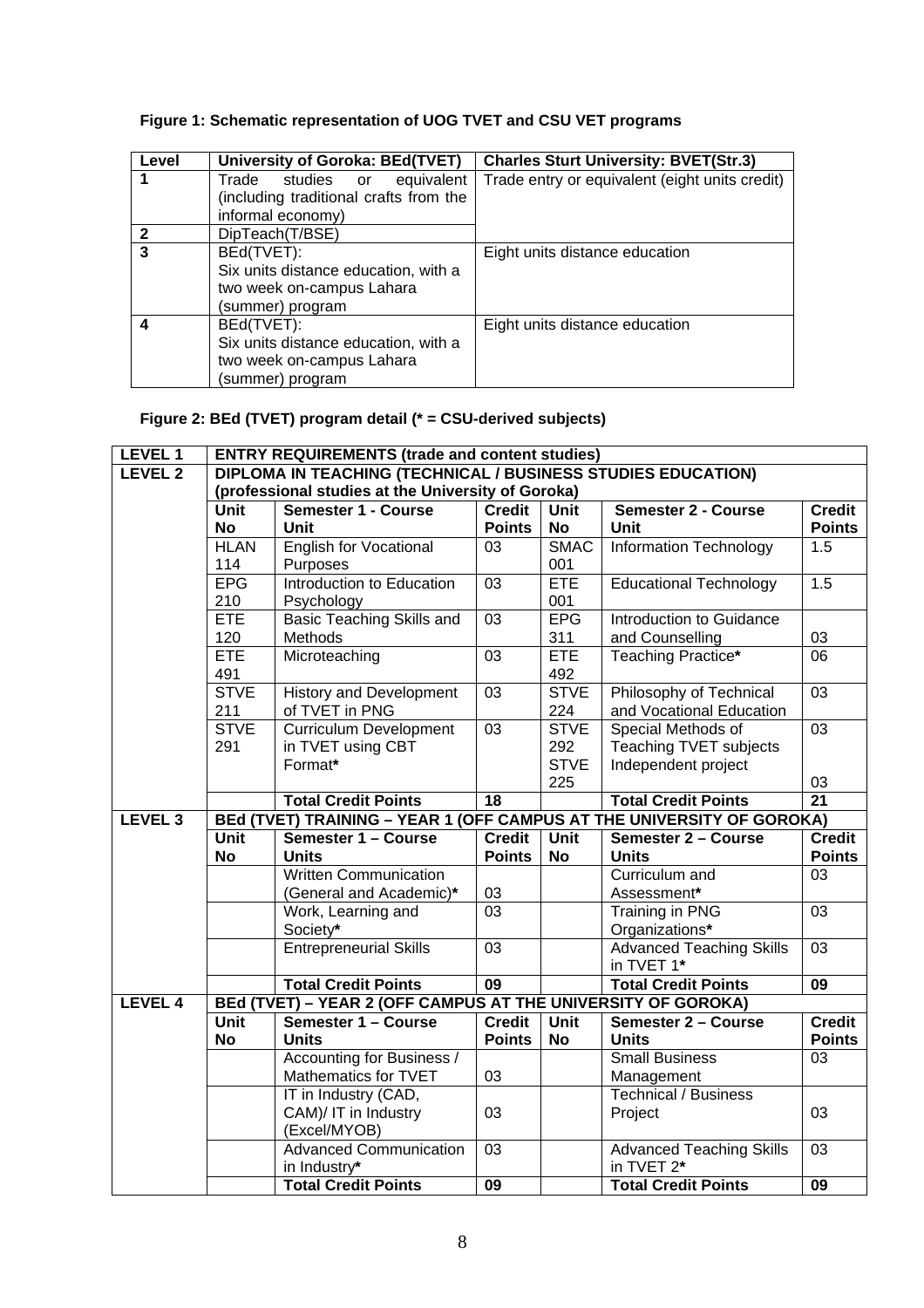#### **Conclusion**

Papua New Guinea vocational education exists in interesting times. The assumptions underlying the creation and implementation of the BEd(TVET) in many ways reflect the wider dilemmas, choices and contradictions confronting the nation and its future. Reconciling the discourses of modernism and cultural sustainability remains a primary challenge. Though researchers and commentators tend to position the discourses as opposites the lived reality of Papua New Guinea is to accommodate both, however uneasily they sit together. Greater than eighty per cent of PNG's population will remain in the informal and traditional economies for decades to come. Vocational education turned to addressing wealth creation through cultural sustainability, whether rural or urban, is one way of addressing this reality. Global ecology also suggests this may be the only sustainable future given growing populations and a declining natural resource base. Modernism and developing a Western-style industrial base and its concomitant vocational skilling regimes must remain a viable PNG option as a return to a romantic notion of traditional village life is unrealistic in an all-pervasive global economy. Vocational education, though chronically under-resourced and undervalued (a dilemma not peculiar to PNG), may be part of an organic solution to this challenge. The proposed BEd(TVET), through including both modernist and culturally sustainable elements, occupies a unique position through its graduates' capacity to reach most sectors of the country through community-based vocational centres and vocational colleges. The authors of the program hold great hopes for its success. A future evaluation will confirm or deny this optimism. We march on…

#### **Bibliography**

- Bablis, Felix, Mileng, Dimirit, Reeves Peter (2003). CSU Faculty of Education/University of Goroka links. Unpublished paper. Faculty of Education, Charles Sturt University.
- Barnes, Helene (1972). *Niugini Reader*. AUS Publications, Melbourne.
- Botsman, P B (1976). Technology, tradition and tabu: the planning of tertiary technical education. In E Barrington Thomas (ed.). *Papua New Guinea Education*. Oxford University Press, Hong Kong.
- Chan, Julius (1974). Economic strategy and the Eight Point Plan. University of Lae, 20 June.
- *Charles Sturt University Undergraduate Handbook 2003* (2003). Charles Sturt University, Wagga Wagga.
- Crossley, Michael (2000). Bridging cultures and traditions in the reconceptualisation of comparative and international education. *Comparative Education*, 36:3.
- Demerath, Peter (2003). Negotiating individualist and collectivist futures: subjectivities and social forms in Papua New Guinean High Schools. *Anthropological and Education Quarterly*, 34:2, June.
- Dinnen, Sinclair (2002). Building bridges: law and justice reform in Papua New Guinea. Research School of Pacific and Asian Studies, Australian National University. *State, Society and Governance in Melanesia*, *Discussion Paper*, 2002:2.
- Guthrie, Gerard (2001). Then and now: secondary teacher education 20 years later. *PNG Journal of Teacher Education,* 5:2.